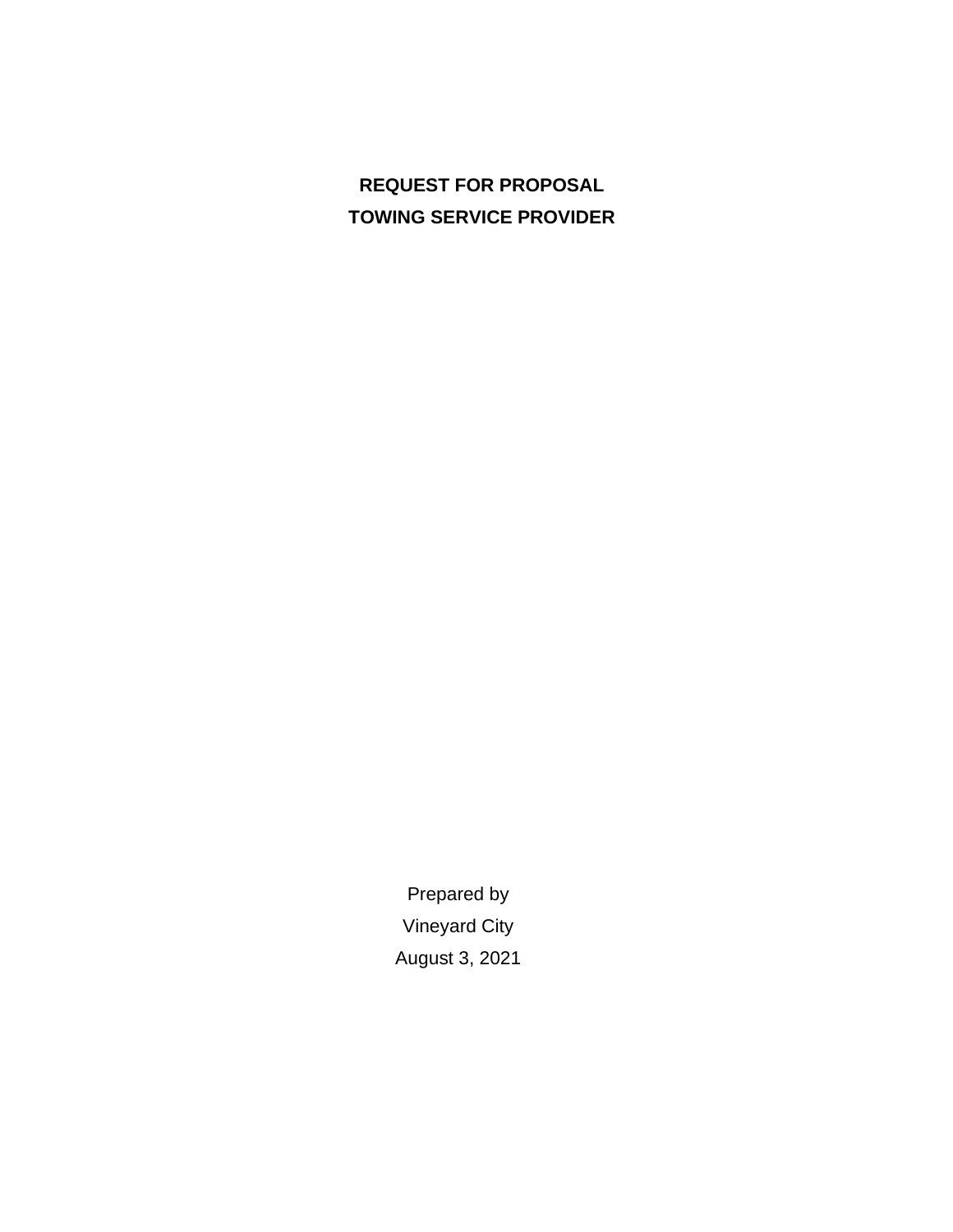## **REQUEST FOR PROPOSAL**

# **Vineyard City Corporation Towing Service Provider**

Vineyard City is requesting proposals from qualified individual(s) or firm(s) that can provide towing services to Vineyard City. Proposal packets are available and may be obtained by downloading from the Vineyard City website at **[https://vineyardutah.org/488/Respond](http://ogdencity.com/264/Purchasing)[to-Bid](http://ogdencity.com/264/Purchasing)**.

Proposers are responsible for securing any and all addenda issued.

Sealed responses to this Request for Proposal shall be submitted to Vineyard City, 125 South Main Street, Vineyard, Utah 84059, **no later than 5:00 PM on Monday August 9th 2021**. LATE PROPOSALS WILL NOT BE ACCEPTED.

The City reserves the right to accept or reject any proposal as it best serves its convenience and/or is found to be in the best interest of the City. The City reserves the right to issue contracts to multiple vendors.

Vineyard City encourages and welcomes bids from women and minority owned businesses.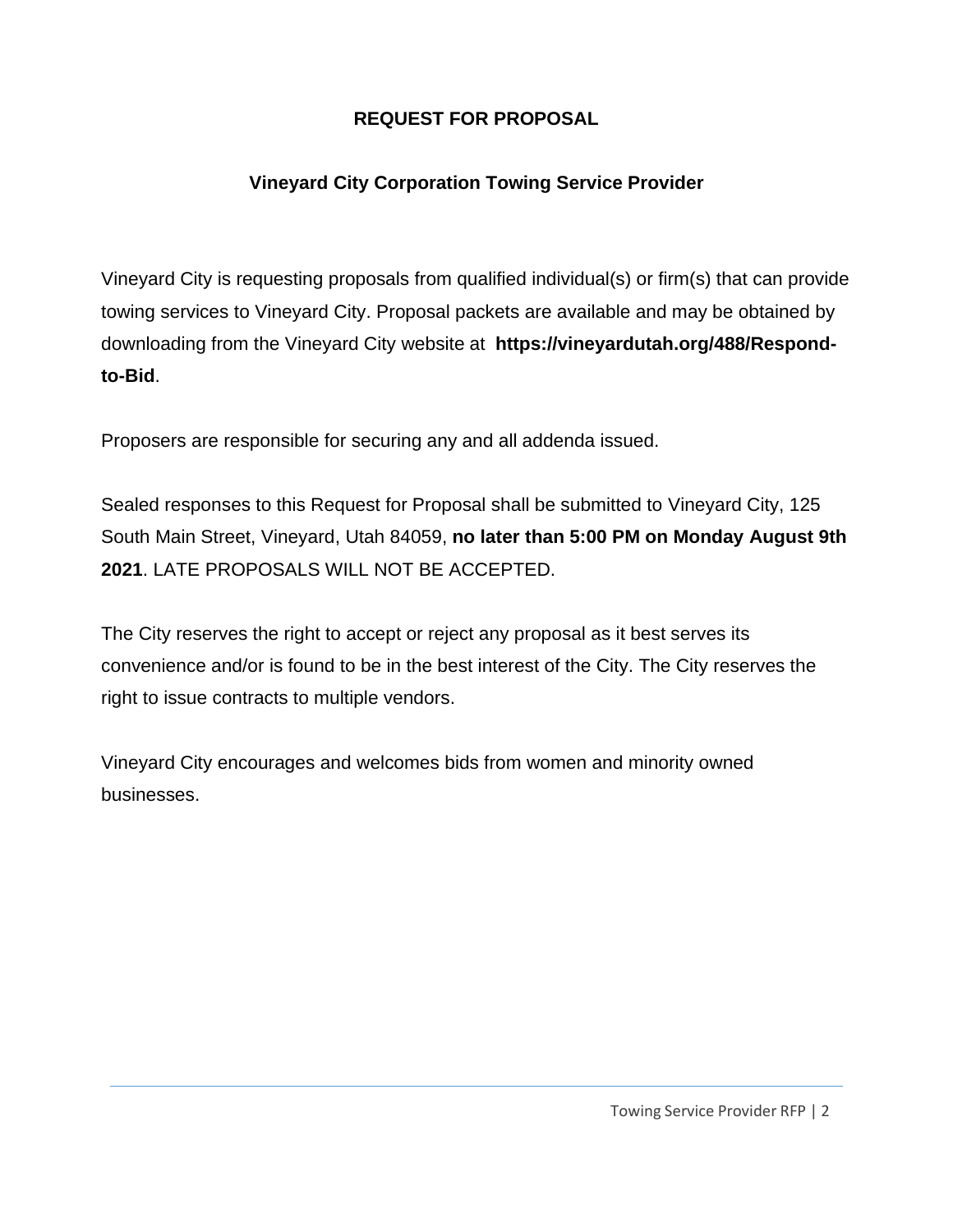#### **REQUEST FOR PROPOSAL**

# **Vineyard City Corporation Towing Service Provider**

#### **I. INTRODUCTION**

Vineyard City recently adopted a Policy (Resolution No. 2021-11) to establish parking regulations in various subdivisions within Vineyard City. The Policy allows a neighborhood within Vineyard to restrict overnight parking to those vehicles displaying a City-issued overnight parking pass. Violations of the overnight parking pass restrictions may be enforced by towing the offending vehicles. To aid in this enforcement and other towing needs, Vineyard City is requesting proposals from qualified individual(s) or firm(s) that can provide towing services to Vineyard City. It is the City's goal to contract with a single provider that can provide all towing requirements. While this RFP seeks a proposer that can accommodate all tows required by the City, the resulting contract will be nonexclusive, and City reserves the right at its sole discretion to enter into agreements with more than one tow operator if the City determines at any time that it is in the City's interests to do so.

#### **II. BIDDER REQUIREMENTS**

Vineyard City proposes each of these requirements for the protection and safety of its citizens:

- A. Maintain a tow truck exclusively for Vineyard calls for service and have a current written agreement with the tow truck/wrecker services dispatch;
- B. All trucks responding to Vineyard calls for service shall have the following:
	- a. Current DOT inspection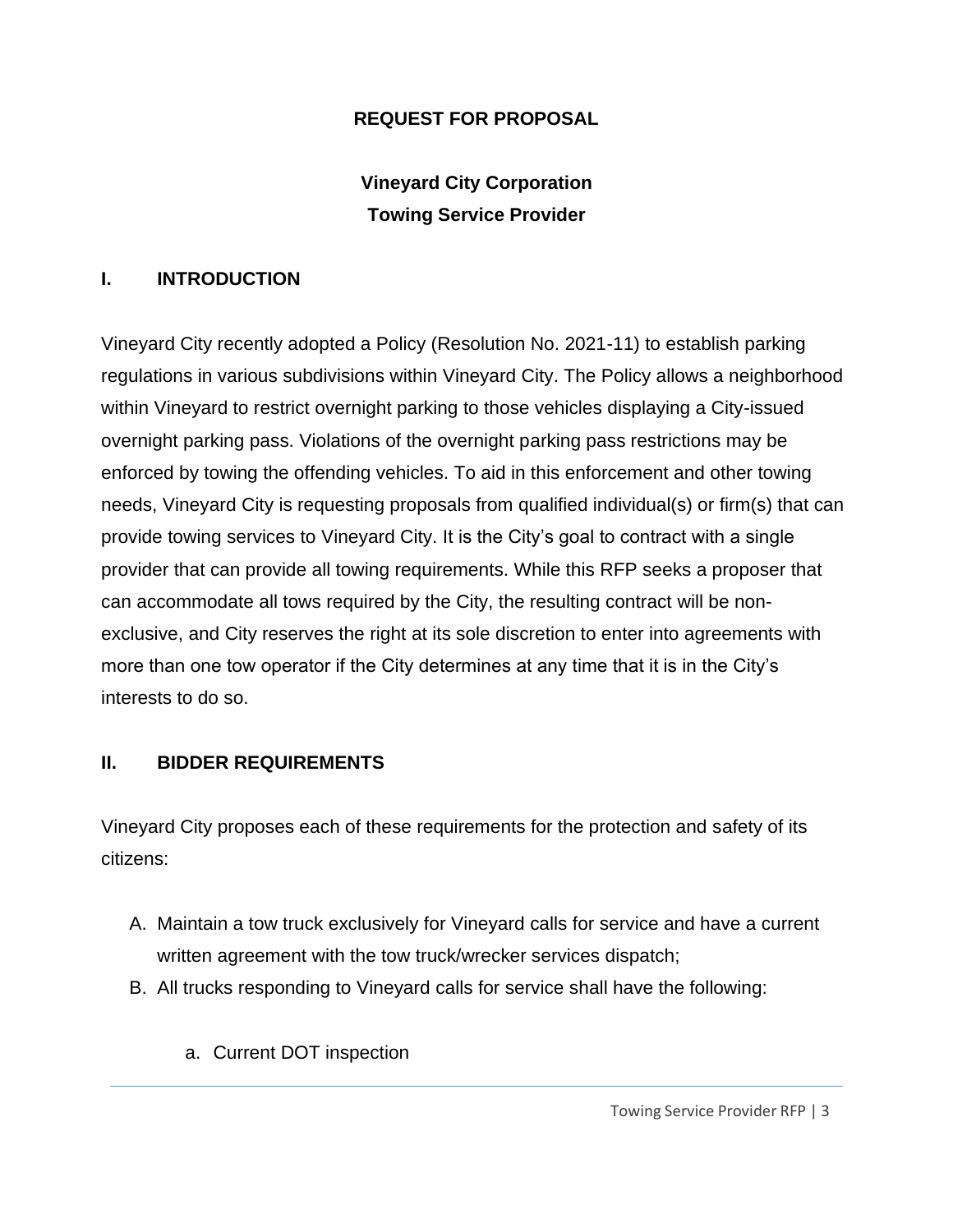- b. Current insurance
- c. Proper tools
- d. The resources to tow all vehicles (Light, Medium, and Heavy as outlined in Utah Administrative Code R909-19)
- C. Be available 24-hours a day, 7-days a week. When requested by the City to tow and/or store a vehicle, the operator shall respond within the maximum twentyminute time frame (except heavy duty), unless otherwise excused by the Coordinator because of inclement weather, unusual traffic conditions, or excessive distance.
- D. Provide Owner access to vehicles towed on a 24-hour, 7-days a week basis. If the Owner is requesting a release of a vehicle or access to the vehicle to obtain lifeessential property as defined in R909-19-3, the Company shall make personnel available to release the vehicle or provide access to the vehicle within two hours of when the Owner makes the request. Any fee for other than regular business hours retrieval shall be reasonable and shall comply with any applicable statute or rule.
- E. Perform background check on all employees (to be included with final contract with city).
- F. Maintain complete and accurate records of all tows (to include which yards vehicles were towed to) which shall be provided to the Coordinator with such records as requested.
- G. Maintain a Utah State Tax Commission approved storage area and a secure area for seized items or vehicles. Within a five-mile radius of Vineyard city limits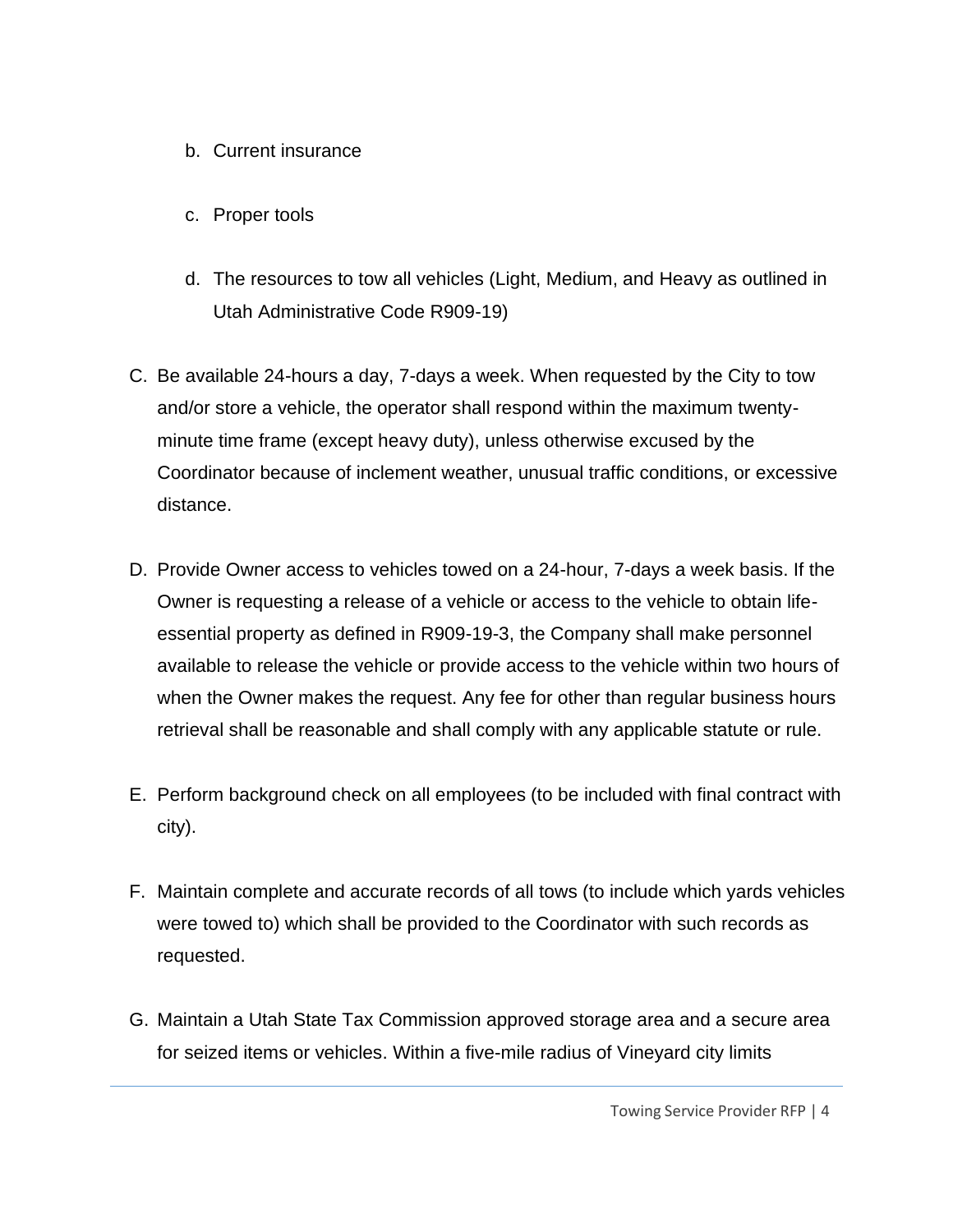- H. Provide a secure storage area for personal belongings removed from towed vehicles.
- I. Provide records and documentation for compliance of all applicable Utah State Laws including but not limited to business license, evidence of insurability, and the most current Utah State Tax Commission Impound Yard and Inspection form.
- J. Fee schedule.
- K. Waive all storage and impound fees for reported stolen/recovered vehicles. All tow fees apply.
- L. Centralized location for customer service response to inquiries of all vehicles towed.
- M. Disclosure. The company agrees to disclose to City all incidents or occurrences of accident, injury, and/or property damage that may result in a claim.
- N. The Company agrees to indemnify, save harmless, and release Vineyard City, Participating Agencies, and all its officers, agents, volunteers, and employees from and against any and all loss, damages, injury, liability, suits, and proceedings arising out of the performance of this contract which are caused in whole or in part by the acts or negligence of the Company's officers, agents, volunteers, or employees, but not for claims arising from the City's sole negligence.

#### **III. RESPONSE TO REQUEST FOR PROPOSAL (SUBMITTAL)**

The City will accept proposals from firms that are capable of providing all or most of the work described in Section II. Applicants shall include qualifications for work set forth in this RFP for which it proposes to provide services.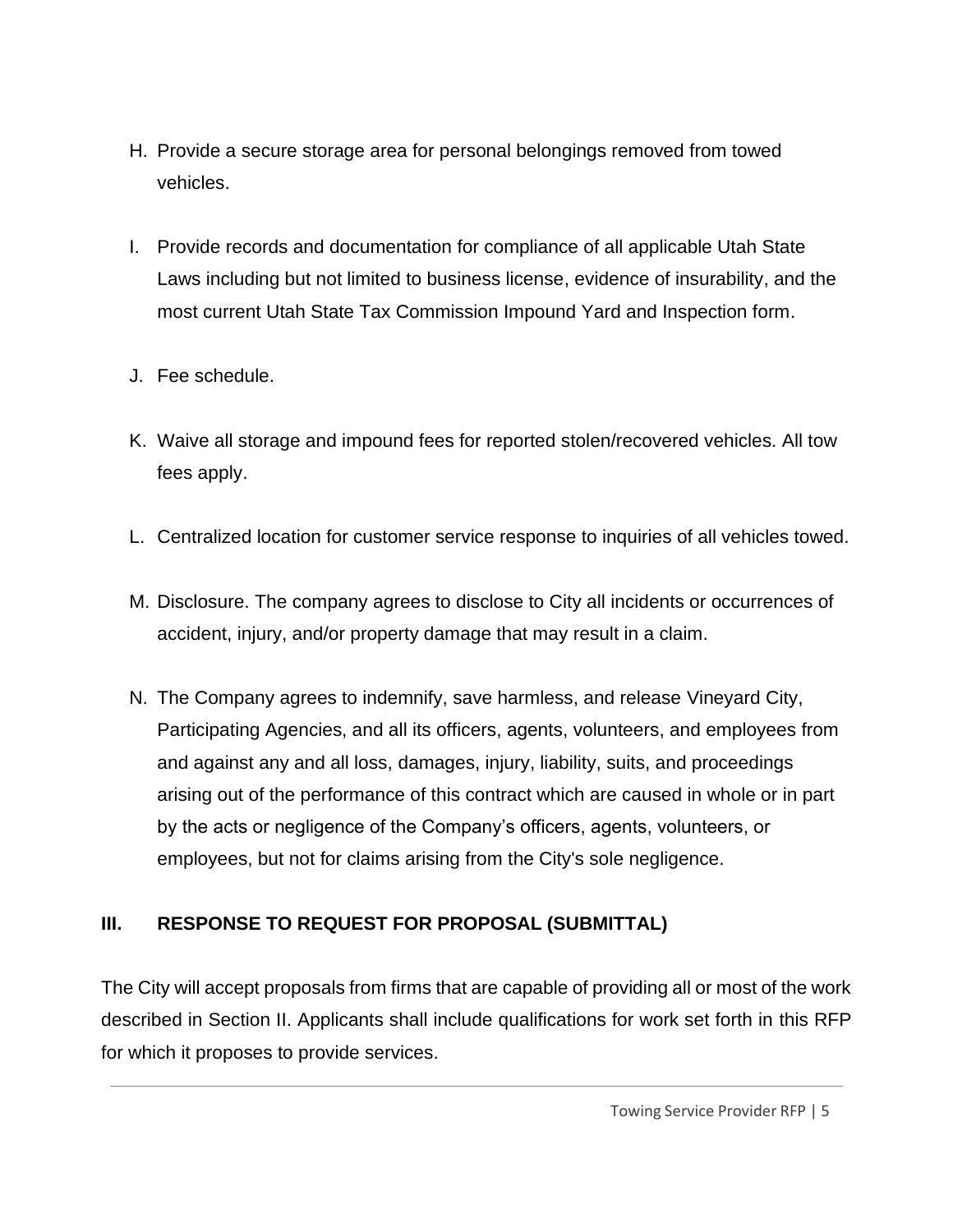## A. **Each Proposal must include, as a minimum, the following information:**

- 1. Company Information: Name, address, email and telephone number of the company submitting the proposal.
	- a. The name and contact information of the person designated as the firm's representative.
	- b. A description of the firm's experience and capability of fulfilling this contract if awarded.
- 2. Fee schedule.
- 3. Copy of the business license for place of business and each yard, or receipt (if license has not yet been received) showing that Company is licensed as a towing company and has paid all applicable regulatory fees.
	- a. Provide the centralized location for customer service response to inquiries of all vehicles towed.
	- b. Issue statement that the centralized location will be available 24-hours a day /7-days per week.
- 4. Other records and documentation for compliance of all applicable Utah State laws.
- 5. Tow truck information Provide the following:
	- a. Current DOT inspection
	- b. Current insurance
	- c. Proper tools
	- d. The resources to tow all vehicles (Light, Medium, and Heavy as outlined in Utah Administrative Code R909-19)
- 6. Provide information on the required State-Tax approved storage area for seized items or vehicles.
- 7. Provide information on the required storage for personal belongings removed from the towed vehicles.
- 8. Issue statement that firm will waive all storage and impound fees for reported stolen/recovered vehicles.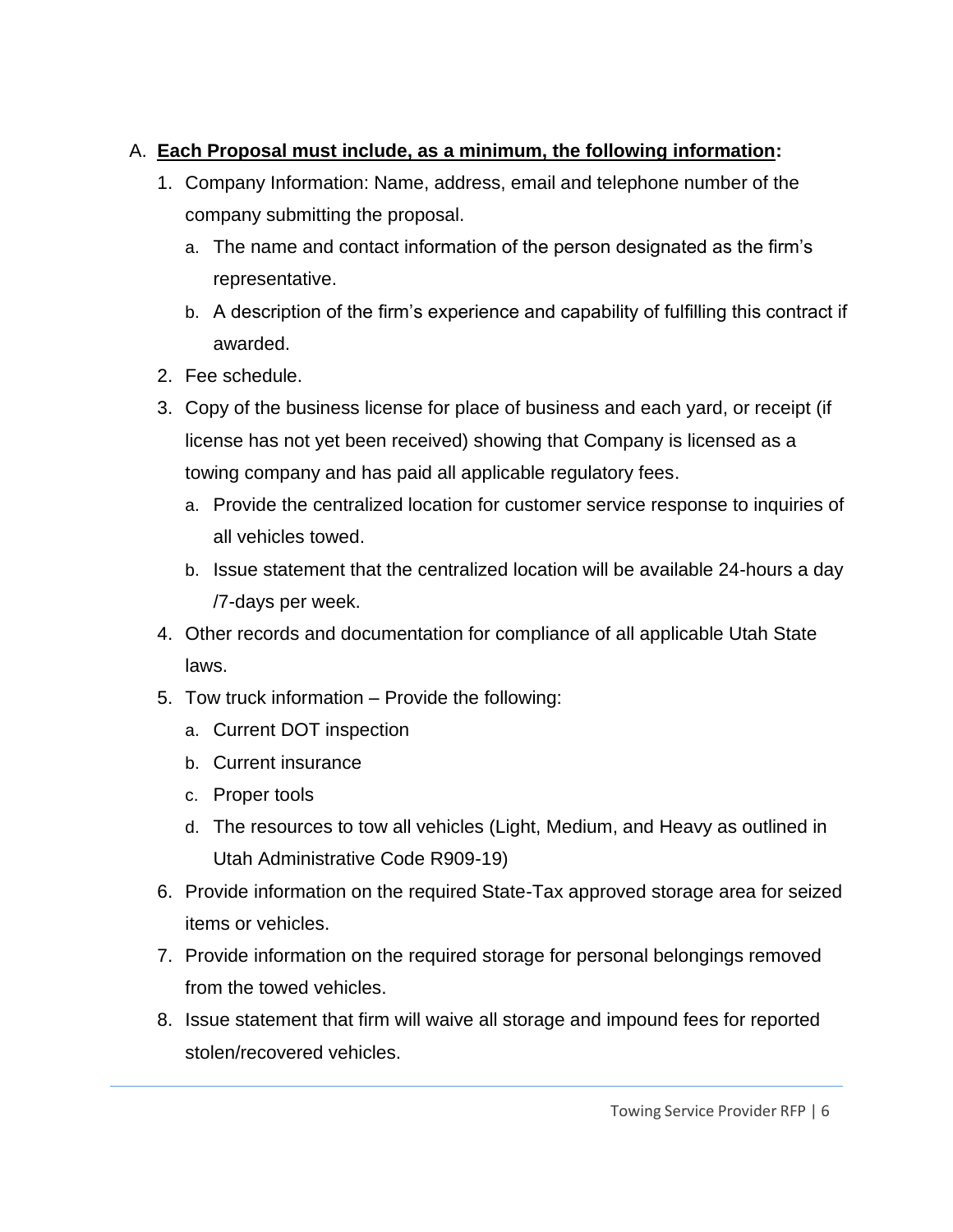- 9. Evidence of Insurability (Refer to section V)
- 10.A list of three prior or current contract accounts.
- 11.An explanation of anticipated procedures for enforcement
- 12.An explanation of corporate policies and procedures the Company has adopted to ensure compliance with State and Municipal law, including but not limited to Utah Code Ann. § 72-9-601 et seq. and sections 10.04 and 5.18 et seq. of Vineyard City Code.

#### B. **Narrative:**

Proposers will be evaluated on their ability to meet the City's towing needs with its own resources. Proposer provides a good customer service experience for City and vehicle owners, and proposer is the single point of contact for Vineyard City, dispatch and vehicle owners. Please outline how proposer will meet these requirements, addressing the following:

- 1. Where will vehicle owners recover their vehicles? Will the vehicles be stored in one or more lots, and how will the location be communicated to vehicle owners? Please state the location of all proposed storage lots and their proximity to Vineyard City.
- 2. How will the proposer handle recovery or rental vehicles? May vehicle renters recover vehicles if there is an active rental agreement in their name?
- 3. How will proposer assist vehicle owners to save storage fees by enhancing owner's ability to pay charges and recover vehicles quickly?
- 4. What is the amount of any of proposers' fees and charges that are not determined by statute or regulation? Describe when and how they are imposed?
- 5. How will proposer document, investigate and resolve vehicle owner complaints?
- 6. How will proposer document, investigate and resolve city concerns and complaints?
- 7. Is proposer aware of and does it comply with all city towing ordinances,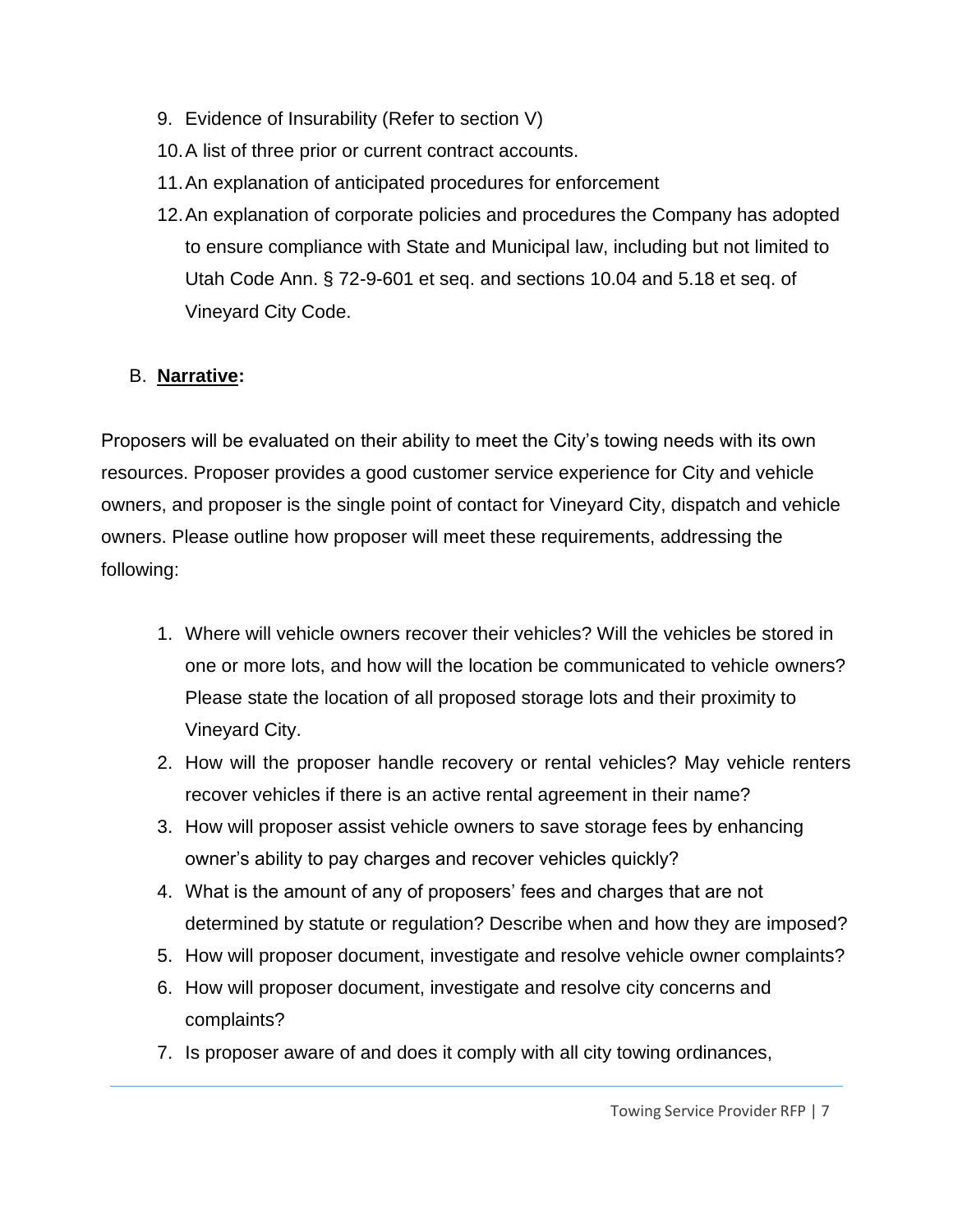including those affecting private tows outside the scope of this RFP?

- 8. What is your experience towing within Vineyard City and your prior experience with the Utah County Sheriff; include number of years of experience and notable tow work.
- 9. It is expected that proposers' compensation for towing services will be paid by owners of towed vehicles consistent with state law, and City will not guarantee any payments owed to proposer. Are there any towing services described in this RFP for which tower expects payment from the City? If so, please explain.
- C. Being selected and entering into an agreement does not guarantee proposer will be extended any specific amount of work.

## **IV. EVALUATION OF PROPOSALS**

Proposals will be evaluated in accordance with how the proposer will meet the requirements indicated in section II of this RFP and the customer service needs of the citizens of Vineyard as indicated in section III. Please submit all required documents, narrative and statements referenced in section III.

All proposals in response to this RFP will be evaluated in a manner consistent with the Vineyard City ordinances, policies, and procedures.

In the initial phase of the proposal evaluation process, the evaluation committee will review all proposals timely received. Non-responsive proposals (those received after the deadline or not conforming to RFP requirements) will be eliminated. The remaining proposals will be evaluated in a cursory manner to eliminate from further consideration those proposals which in the judgment of the evaluation committee fail to offer sufficient and substantive provisions to warrant further consideration. Each proposer bears sole responsibility for the items included or not included in the response submitted by that proposer. The City reserves the right to disqualify any proposal that includes significant deviations or exceptions to the terms, conditions and/or specifications in this RFP.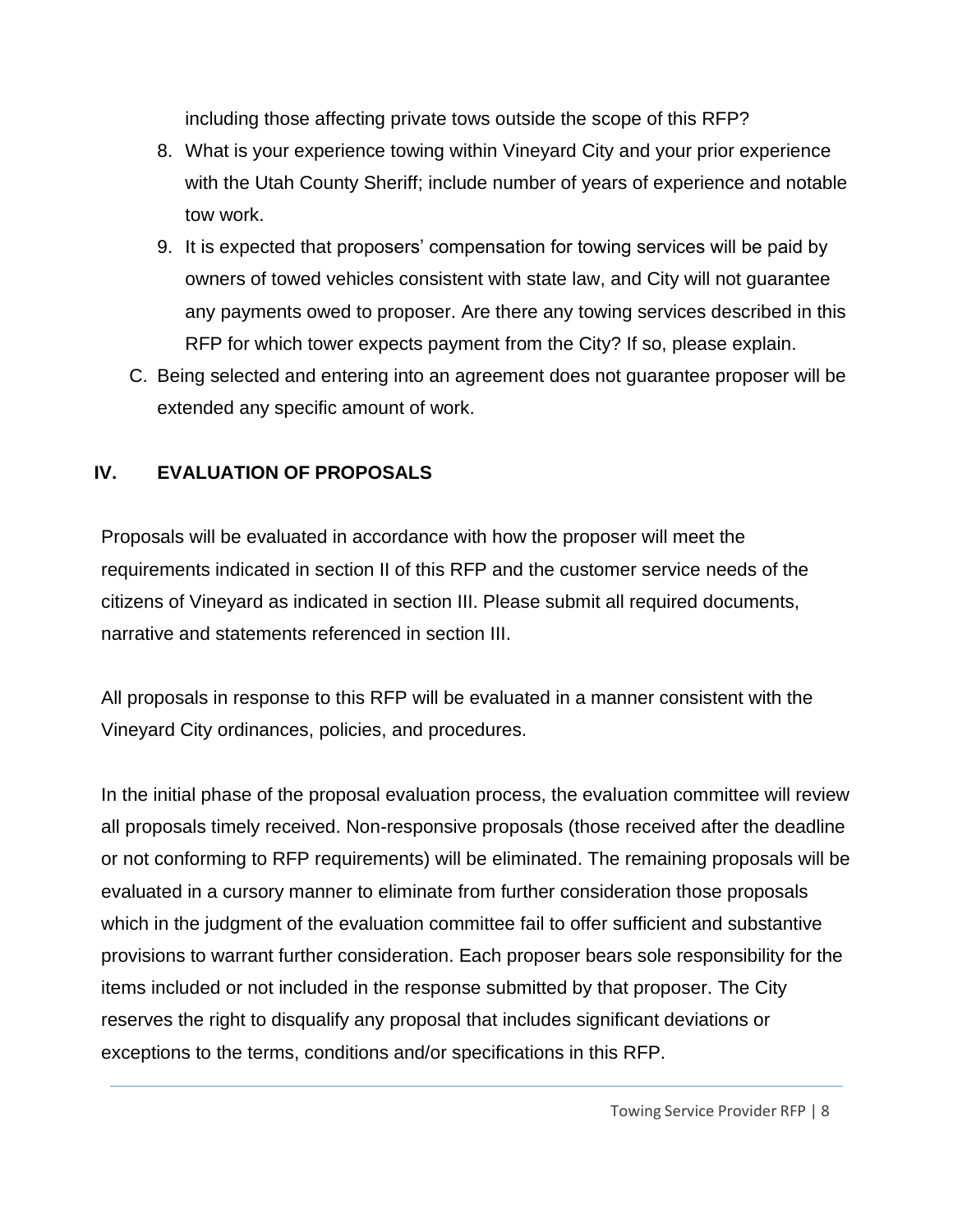At the conclusion of this initial evaluation phase, finalist proposals will be selected for detailed review and evaluation. The City may require an in-person presentation by finalist proposers to supplement their written proposal.

## **V. INSURANCE REQUIREMENTS**

Contractor shall procure and maintain for the duration of the contract insurance against claims for injuries to persons or damages to property, which may arise from or in connection with the performance of this agreement. The Contractor shall pay the cost of such insurance.

- a. The amount of insurance shall not be less than:
	- i) Commercial General Liability: Minimum of \$2,000,000 commercial general liability coverage with \$1,000,000 for each occurrence. Policy to include coverage for operations, contractual liability, personal injury liability, products/completed operations liability, broad-form property damage (if applicable) and independent contractor's liability (if applicable) written on an occurrence form.
	- ii) Business Automobile Liability: \$1,000,000 combined single limit per occurrence for bodily injury and property damage for owned, non-owned and hired autos.
	- iii) Workers' Compensation and Employer's Liability: Worker's Compensation limits as required by the Labor Code of the State of Utah and employer's liability with limits of \$1,000,000 per accident.
	- iv) Professional Liability: Minimum of \$1,000,000 aggregate with \$500,000 per occurrence
- b. Each insurance policy required by this Agreement shall contain the following clauses:
	- i) "This insurance shall not be suspended, voided, canceled, reduced in coverage or in limits except after thirty days prior written notice by certified mail, return receipt requested, has been given to the Vineyard City".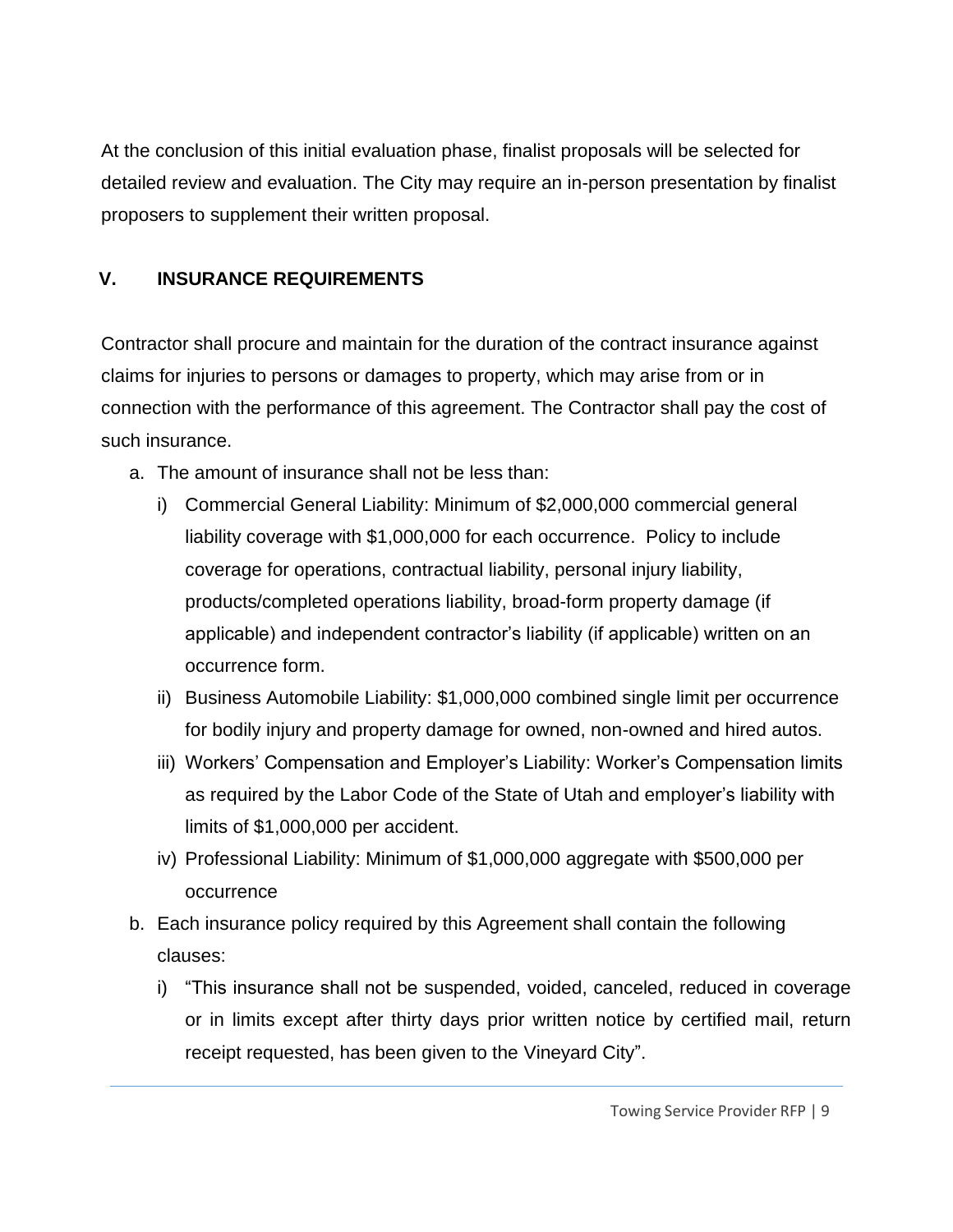- ii) "It is agreed that any insurance or self-insurance maintained by Vineyard City, its elected or appointed officials, employees, agents and volunteers shall be excess of Contractor's insurance and shall not contribute with insurance provided by this policy."
- c. Each insurance policy required by this Agreement, excepting policies for Workers' Compensation, shall contain the following clause in a separate endorsement:
	- i) "Vineyard City, its elected and appointed officials, employees, volunteers and agents are to be named as additional insureds in respect to operations and activities of or on behalf of, the named insured as performed under Agreement with Vineyard City."
- d. Insurance is to be placed with insurers acceptable to and approved by Vineyard City. Contractor's insurer must be authorized to do business in Utah at the time the license is executed and throughout the time period the license is maintained, unless otherwise agreed to in writing by Vineyard City. Failure to maintain or renew coverage or to provide evidence of renewal will be treated as a material breach of contract.
- e. City shall be furnished with original certificates of insurance and endorsements effecting coverage required within, signed by a person authorized by that insurer to bind coverage on its behalf. All certificates and endorsements are to be received by the City before work begins on the premises.
- f. City reserves the right to require complete, certified copies of all required insurance policies at any time.
- g. Any deductibles or self-insured retentions must be declared to and approved by the City. At the option of the City, either: the insurer shall reduce or eliminate such deductibles or self-insured retentions as respect to the City, their elected and appointed officials, employees, agents and volunteers; or Contractor shall provide a financial guarantee satisfactory to the City guaranteeing payment of losses and related investigations, claim administration and defense expenses.
- h. Contractor shall include all of its contractors as insured under its policies or shall furnish separate certificates and endorsements for each contractor. All coverages for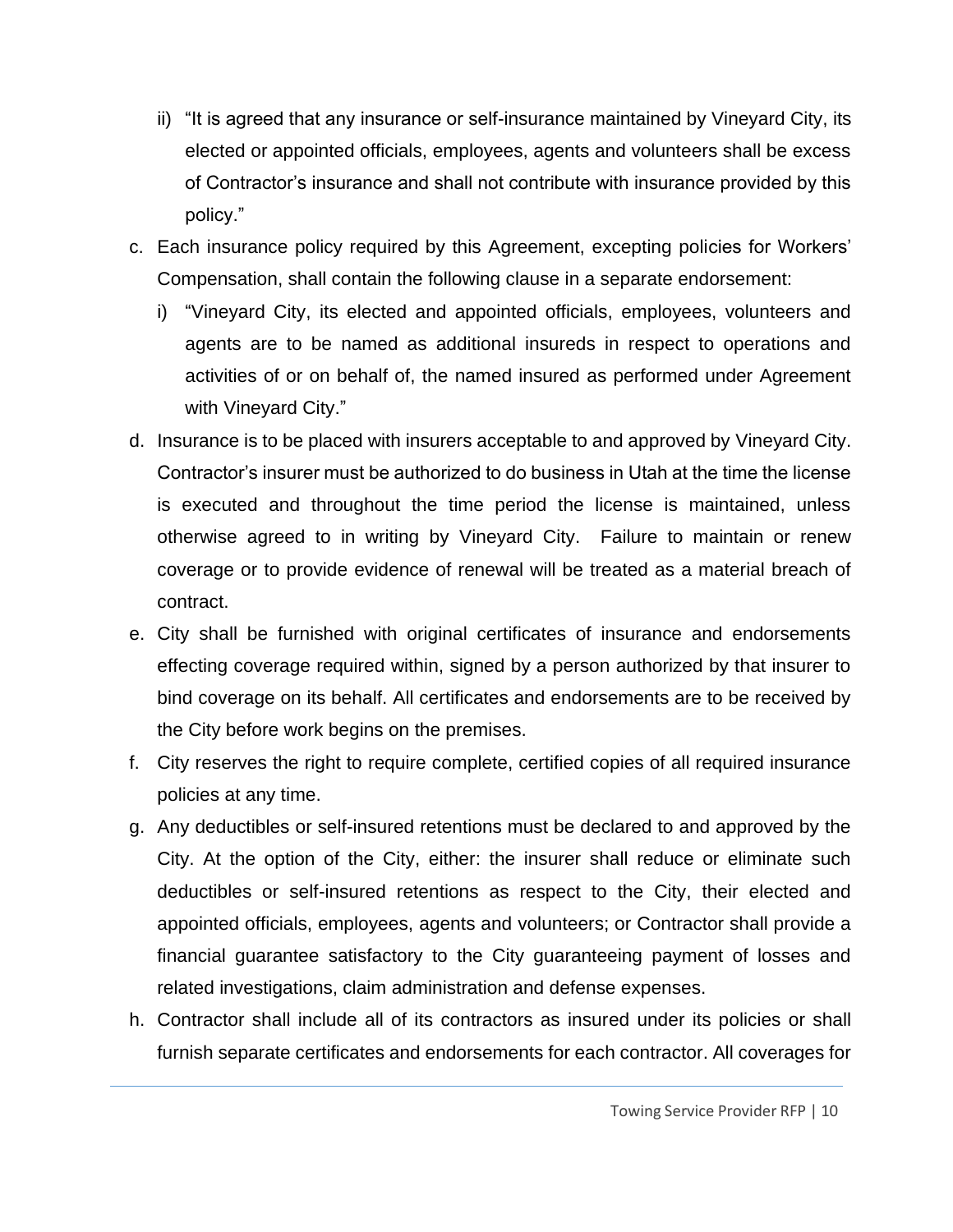Contractor's contractors shall be subject to all of the requirements stated herein.

i. Nothing contained herein shall be construed as limiting in any way the extent to which Contractor may be held responsible for payments of damages to persons or property resulting from the activities of Contractor or its agents, employees, invitees or contractors upon the Premises during the License Period.

#### **VI. ADDITIONAL INFORMATION – GENERAL TERMS AND CONDITIONS**

- A. Qualified respondents shall be Licensed Contractors in the State of Utah, for this type of work, and who meet Vineyard City's insurance and bonding requirements, and have experience with all work defined in the scope of work.
- B. Vineyard City reserves the right to conduct a criminal background check of each person who will be providing services in response to this RFP. If requested, Contractor shall submit a BCI Criminal History Report dated within 30 days of response to RFP for each employee who will be on- site, that shows "Criminal History Verified" and has Arrest History attachments. Employees who have any convictions on their BCI record may be subject to further review and approval by Vineyard City. Vineyard City may reject any response to this RFP that involves services from a person or entity that Vineyard City determines is unfit or unqualified to fulfill the requirements of this RFP.
- C. All work must meet current industry standards including all Federal, State and local laws, rules, and regulations.
- D. The City reserves the right to request clarification of information submitted, and to request additional information from any proposer.
- E. Vineyard City will make every effort to ensure all offerors are treated fairly and equally throughout the entire advertisement, review and selection process. The procedures established herein are designed to give all parties reasonable access to the same basic information.
- F. Cost of Developing Proposals All costs related to the preparation of proposals and any related activities are the sole responsibility of the offeror. Vineyard City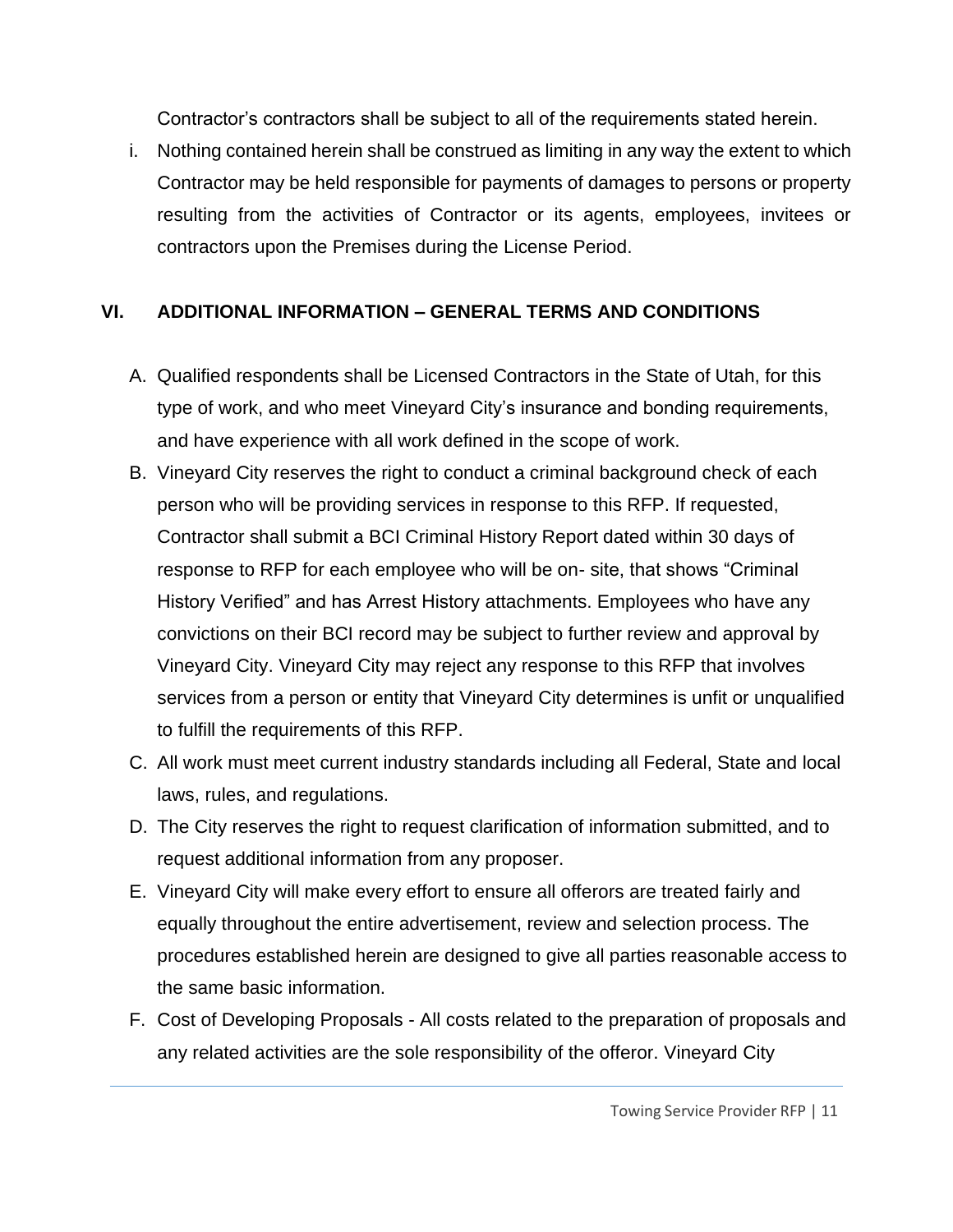assumes no liability for any costs incurred by offerors throughout the entire selection process.

- G. Proposal Ownership Once submitted, all proposals, including attachments, supplementary materials, addenda, etc. become the property of Vineyard City and will not be returned to the offeror.
- H. Conflict of Interest No member, officer, or employee of Vineyard City, during his or her tenure shall have any interest, direct or indirect, in this contract or the proceeds thereof, except as permitted by Vineyard City policy.
- I. Non-Collusion The offeror guarantees the proposal is not a product of collusion with any other offeror and no effort has been made to fix the proposal price or any offeror or to fix any overhead, profit of cost estimate of any proposal price.
- J. Vineyard City reserves the right to cancel this Request for Proposal. Vineyard City reserves the right to reject any or all proposals received. Furthermore, Vineyard City shall have the right to waive any informality or technicality in proposals received, when in the best interest of Vineyard City. Vineyard City reserves the right to segment or reduce the scope of services and enter into contracts with more than one vendor.
- K. Award of Contract The selection of the company will be made by a selection committee comprised of city employees. Vineyard City reserves the right to negotiate and hold discussions with prospective service providers as necessary, however, Vineyard City may award this contract without discussion of proposals received from prospective service providers. The selected company shall enter into a written agreement with Vineyard City.
	- a. The City retains the right to terminate the agreement upon Contractor's failure to meet the terms and conditions of this Agreement for any reason. The City or Company may terminate the Agreement at any time by giving written notice to the other and specifying the effective date thereof, at least thirty (30) days before the effective date of such termination.
	- b. The agreement may be amended, modified, or supplemented only by written amendment to the agreement, executed by authorized persons of the parties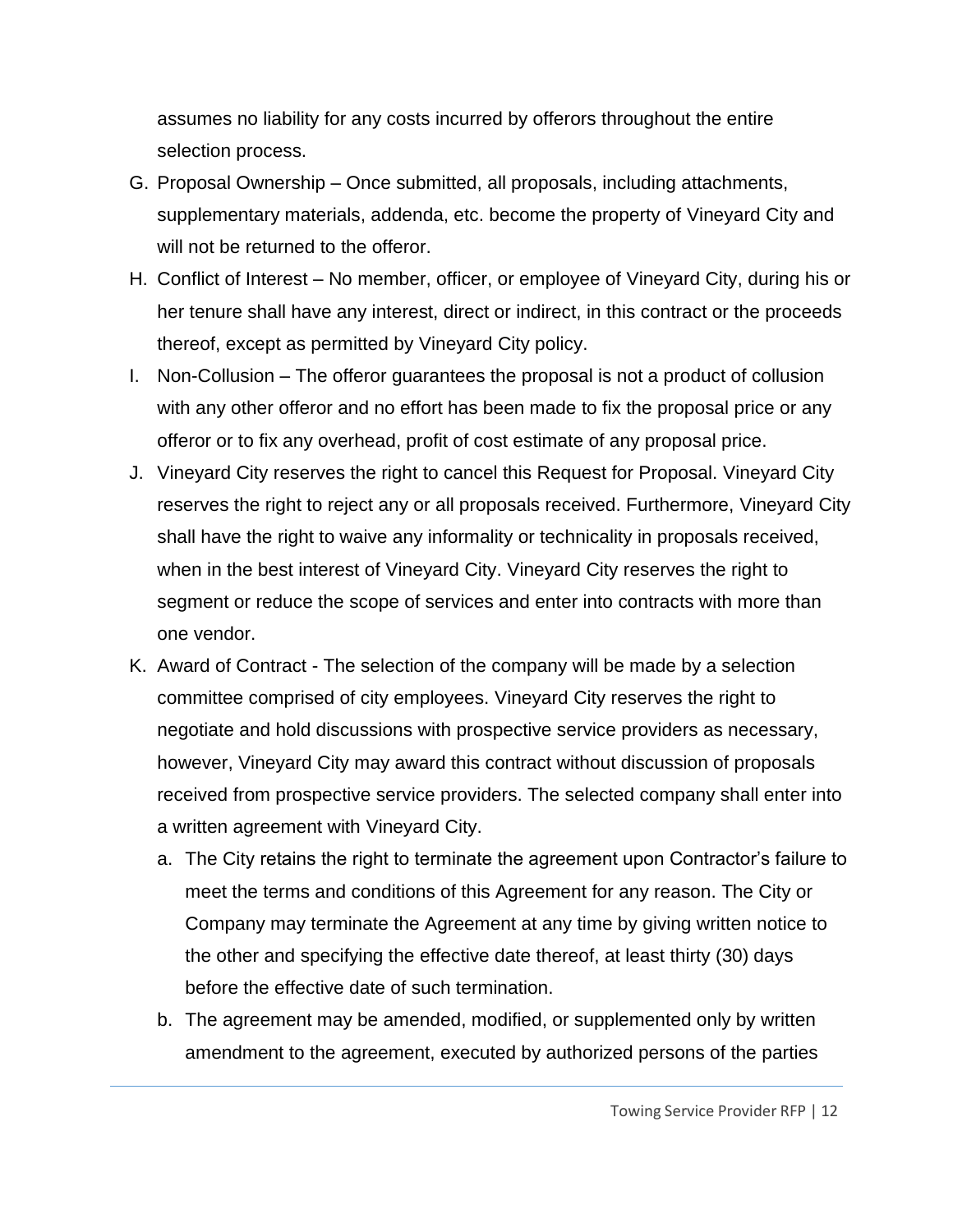hereto, and attached to the original signed copy of the Agreement. The agreement may be unilaterally amended by City, provided City gives 30 days written notice to Company of the amendment and provides Company with the option to terminate the agreement within the 30-day notice period if Company declines to be bound by the amendment.

L. Pursuant to the Utah Government Records Access and Management Act (GRAMA), records will be considered public after the contract is awarded. If an offeror wishes to protect any records, a request for business confidentiality may be submitted to the Vineyard City Recorder at the time of bid submission.

#### **VII. GOVERNING INSTRUCTIONS**

This Request for Proposal will constitute the governing document for submitting Proposals and will take precedent over any oral representations.

#### **VIII. CONTACT PERSON**

For any questions related to this RFP, please contact Jacob McHargue at Jacobm@vineyarduth.org

The question-and-answer period ends at 05/28/2021 at 5:00 P.M**.**

#### **IX. SUBMISSION OF PROPOSALS**

Firms shall prepare two (2) copies of the required documentation in one sealed envelope and submit to **Jacob McHargue, 125 South Main Street Vineyard, Utah 84059** On the envelope, indicate your "Company's Name" and the project name "Towing Service Provider RFP". **LATE PROPOSALS WILL BE CONSIDERED NON-RESPONSIVE AND WILL NOT BE EVALUATED BY THE SELECTION COMMITTEE.**